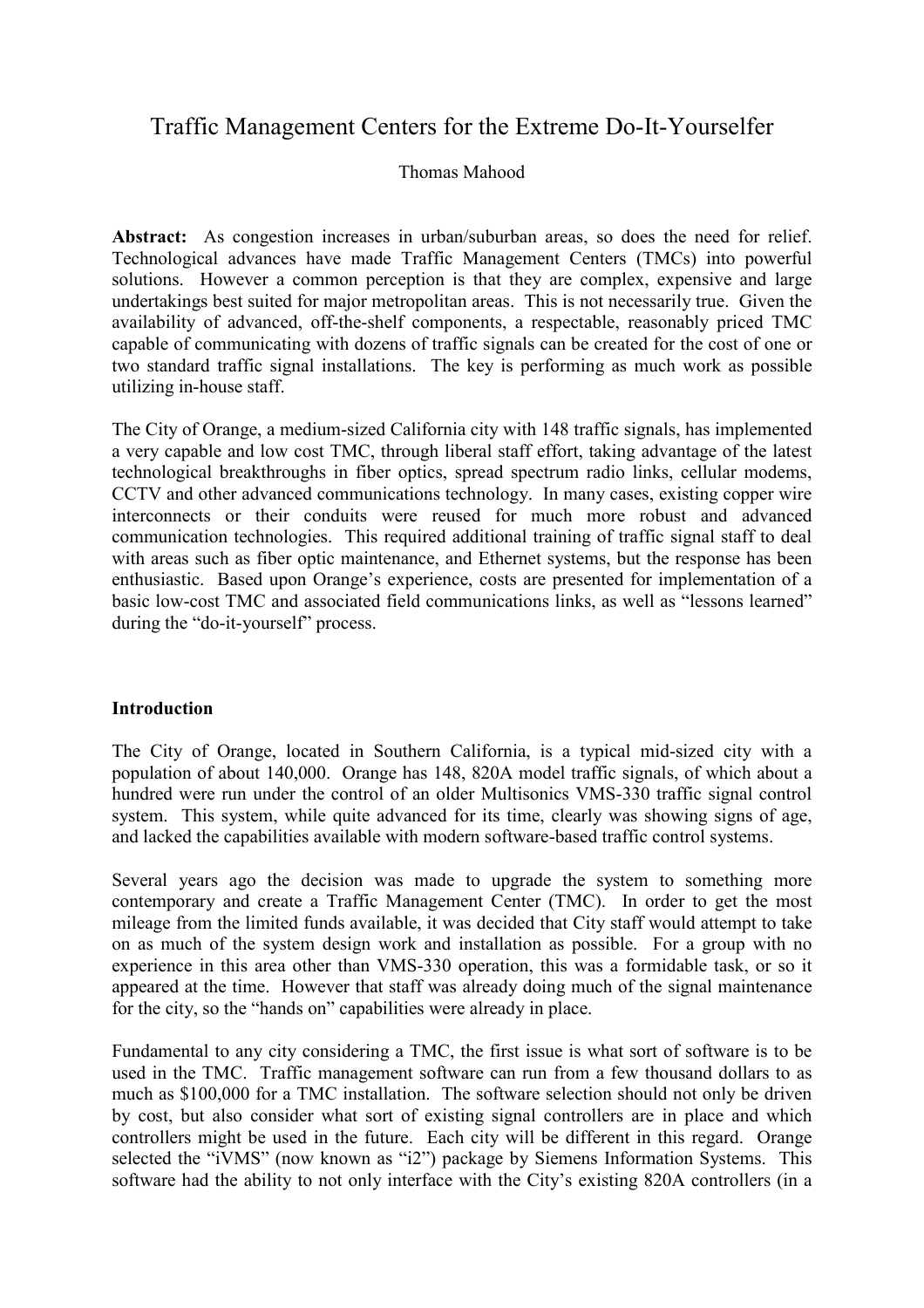read-only mode), it also supported a variety of other signal controllers as well as providing CCTV camera control. This offered the City a great deal of flexibility and avoided locking the system into one specific brand of signal controller.

That said, Orange decided to standardize new controllers to Econolite ASC/2 units. These had some similarities in operation to the existing 820A units, so staff adaptation and training would be minimal. Also the Econolite headquarters is located only a few miles north of Orange, so service issues or technical questions could be dealt with quickly and in-person, if desired.

## **Communications System Selection**

The next consideration Orange had involved the type of communications system that would be implemented between the TMC and the field signal controllers. This is another very fundamental question and typically comprises the bulk of the cost of any traffic management system. It can be divided into two sub-areas, the type of communications and method of delivery.

The City considered two types of communications methodologies, serial and Internet Protocol (IP). The latter is also known as "Ethernet". For many years the standard communication mode for field traffic signals has been serial. While serial has proven to be reliable, IP communications has shown much more flexibility as well as scalability. That is, it works well for larger number of traffic signals.

Many people are familiar with serial communications as "Com ports" on personal computers. For a serial system with 10 signals, the computer would assign a specific Com port to that signal, say Com 1 through 10. However things start to get unwieldy when the number of signals, and thus Com ports, increase to large numbers. The computer sees each Com port as a dedicated path to a specific signal and must keep track of them.

IP communications works differently. Each signal controller, when first set up, is assigned a specific IP address. These are unique 12 digit numbers that identify the signal controller to the system. For example, 192.123.123.123 might be an IP address assigned to a specific controller. The communications system doesn't care where the signal controller is physically located, as long as it has the IP address, the TMC computer can communicate with a specific field controller.

In the past, Ethernet hardware suitably hardened for use in environments such as signal cabinets was quite expensive. However that has now changed, and very robust Ethernet switches and hardware may be purchased at reasonable prices. Further, basic Ethernet networks are quite easy to set up and maintain. Many people have already done so in their homes by setting up wireless WiFi networks. The same principles scale up to larger systems involving traffic signals. The ubiquitousness of Ethernet systems is also a bonus in that an agency's computer support staff can provide advice and assistance, as it is a system they are quite familiar with. Since the pricing for the two different types of communications was comparable, Orange chose to proceed with an IP communications system because of its flexibility.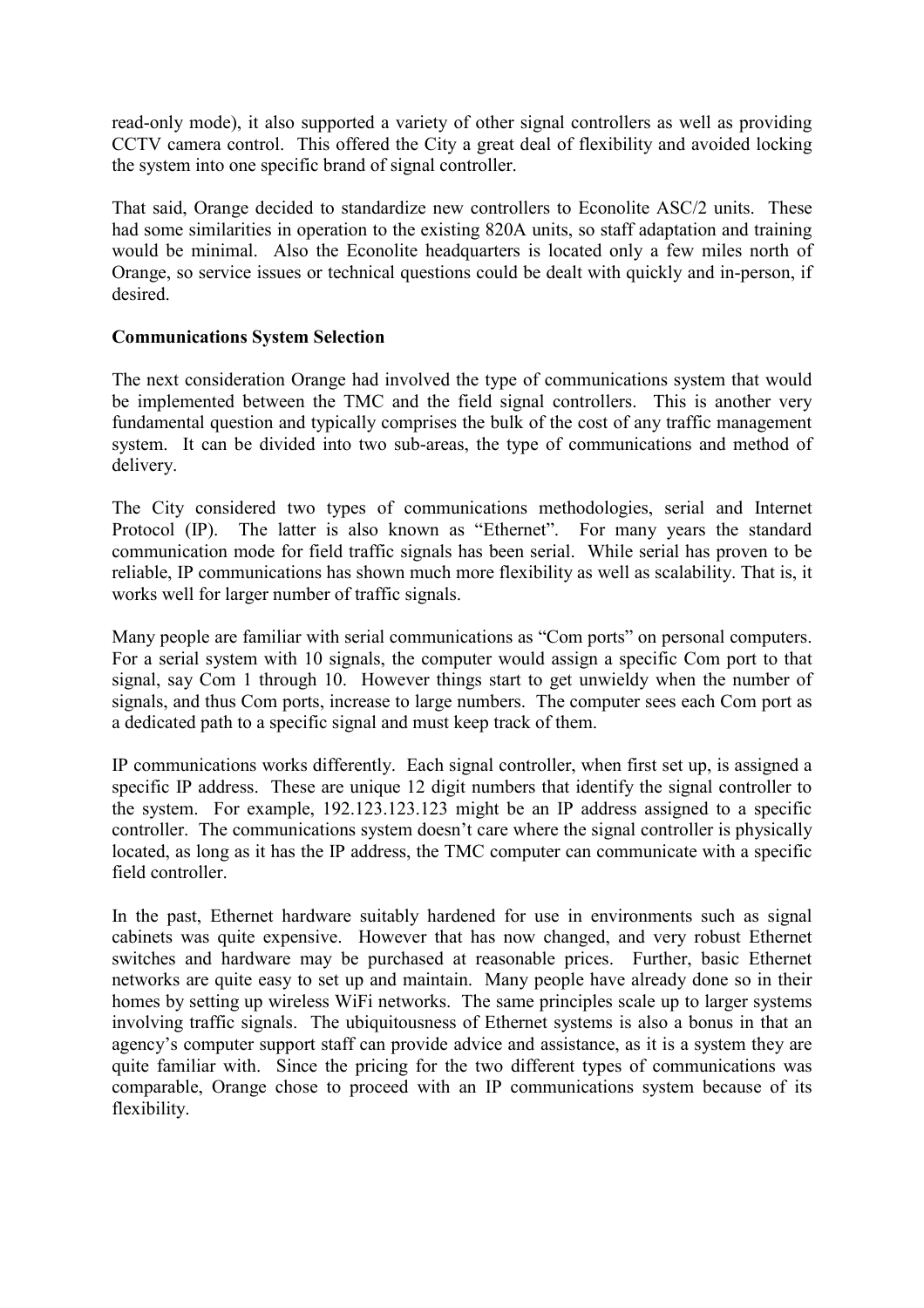There are several ways to create a communications link between a TMC and signals in the field. In a somewhat subjective ranking in terms of cost and reliability they are fiber optic, direct copper, radio links, leased T1 lines and cellular data modems.

Fiber optic cabling provides the highest bandwidth. This is the "gold standard" of communications links and is priced accordingly. It's not so much the cost of the fiber optic cable (it's only a dollar or two per foot, comparable to copper cable), it's the price of placing the conduit in the ground. Orange was able to have an initial 3.1 miles of single mode fiber installed at a cost of \$38 per foot. Costs in the range of \$50+ per foot are now more typical. Orange is using fiber as a "backbone" for its system, to be supplemented by other communications means. Currently another 12 miles of fiber optic line is under installation, with perhaps a final 6 miles at some future date.

Obviously, due to the technical complexities of installing fiber optic, this generally isn't for the do-it-yourselfer. However if field signal interconnect conduit is available, it is possible to obtain suitable fiber optic cable, and use staff or the signal maintenance contractor to pull the fiber though the existing conduit. The joining of connectors to the ends of the raw cable can be hired out to a contractor, or staff can be taught the techniques, if feeling adventuresome. An Ethernet modem is required at each end (or at intervals, if signals are daisy chained), and they typically cost between \$700 and \$1,600, depending upon performance.

The next communications technology to consider is use of existing copper cabling. Since many cities already have copper signal interconnect in place, this is an attractive alternative. At first this appears dubious, as Cat 5 cable, the basis for Ethernet communications, is only rated to reliability communicate over cable lengths of less than 100 meters. So how can one communicate with traffic signals several miles away?

The answer is via the use of what are generically called "Ethernet extenders". These are devices placed at each end of a length of twisted pair copper cable (up to several miles long), which convert an Ethernet data to a format which may be sent over long distances, then reconverts the data back to Ethernet at the far end. There is a reduction in bandwidth, but most traffic signal controllers do not require large amounts of bandwidth.

Pricing is reasonable, ranging from \$600 to \$900 per end, depending upon capabilities. Patton Electronics, Inc., has been a leading manufacturer of these types of devices. While Orange is not presently utilizing these devices, we are exploring them. They are nicely suited for do-it-yourself work as the necessary copper cable infrastructure is usually already in place, and the devices require little, if any, setup.

Radio links are a newer technology, very much suited for do-it-yourselfers. The technical term for these devices are "Ethernet bridge radios", and they typically utilize a spread spectrum signal in the 900 MHz, 2.4 GHz or 5.8 GHz frequency bands. They do not require FCC licensing and can attain ranges of 10 miles or more, as long as a clear line-of-sight is available. One base radio, presumably at the TMC, can service a number of "slaves" simultaneously. They are potentially subject to radio interference, and since they operate at microwave frequencies, are susceptible to signal blockage by vegetation. Also their bandwidth is limited perhaps 100 Kbps to 200 Kbps. While acceptable for most signal controller communication, their low bandwidth makes them less than desirable for video applications.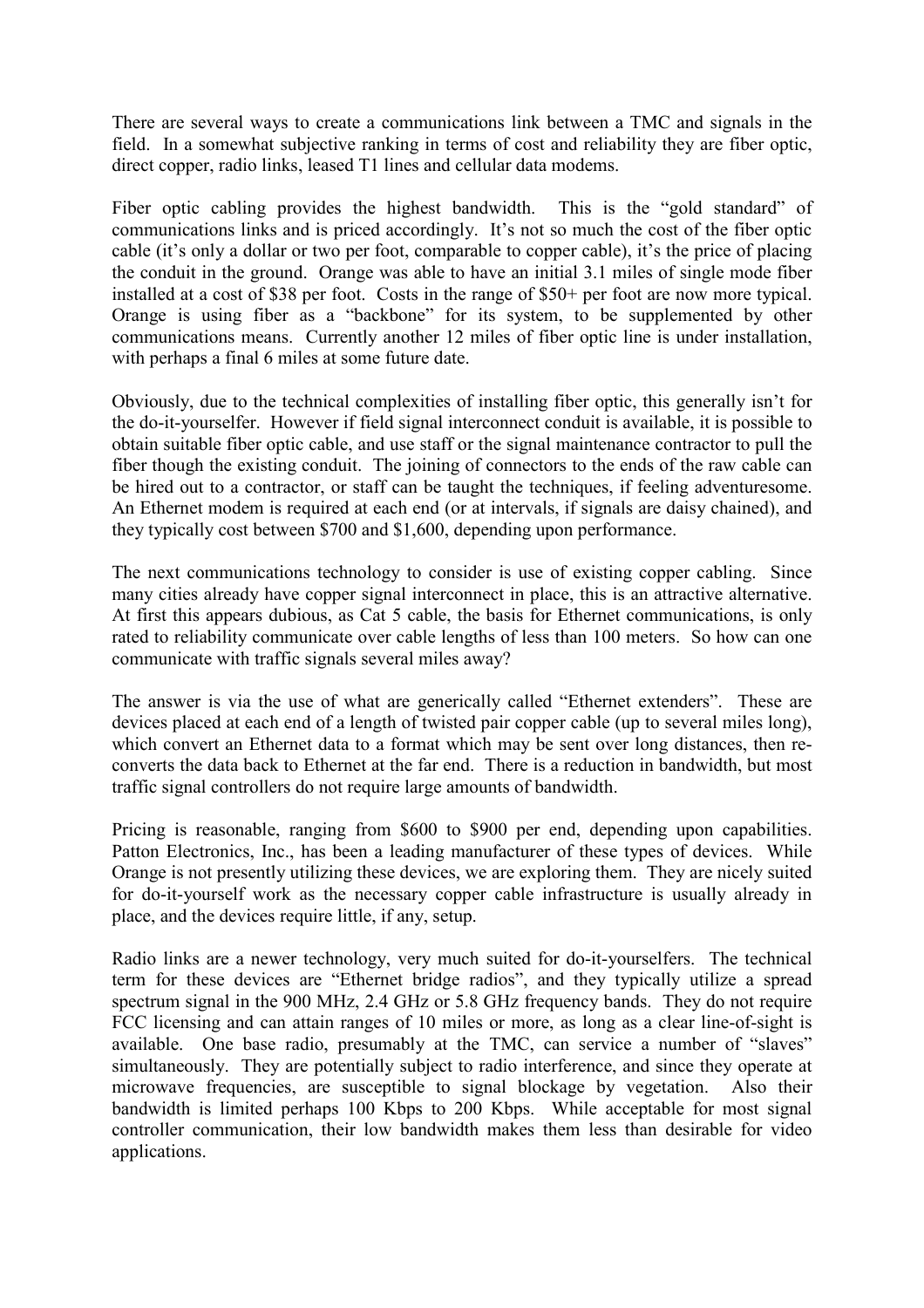Their chief advantage is cost. The radios themselves vary between \$1,500 and \$2,000, so an installed base unit (with antenna and cabling) could be less than \$3,000. Once a base unit is operational, traffic signals can be added to the system as slaves for \$2,000 or less, each, especially if the relatively simple work is performed by staff.

Leased T1 lines can be a useful solution for the right situation. The local telephone company can provide these as links between the TMC and a field location. Leased T1 lines may be most economical when used to connect a remote local network of traffic signals back to the TMC. Since a T1 line provides a bandwidth of 1.5 Mbps, it has enough capacity for a number of signals or for limited video too. Orange is able to obtain T1 lines from the local provider for about \$160 per month. If one T1 line is spread over several signals, the cost per signal is reasonable. Although the T1 line is setup by the local provider, they are most certainly do-it-yourselfer items, as one merely has to plug in a standard Cat 5 Ethernet cable at each end and things are up and running. Orange is presently in the process of implementing several leased T1 lines.

The last communication technology to consider is cellular modems. This is a new technology which utilizes an area's cellular phone system to transmit data point to point. For a field installation, the signal controller is plugged into cellular modem (costing between \$500 and \$1,000), and a similar modem placed in the TMC. Monthly cellular charges can range from \$15 to \$60, depending upon the cell provider, the cellular plan and/or data throughput. The bandwidth will not be as great as with a T1 line, but adequate for a single signal controller. These have potential for use in areas with isolated signals, not suitable for line-of-sight radio links. They have a unique advantage in that they can easily be relocated by staff to other signals, if desired. Orange has not yet utilized this communications method.

## **TMC hardware and displays:**

The next item to consider is the TMC itself, including the computer hardware needed to run the system. Most traffic management center software these days runs under the Windows operating system, so any brand of quality workstation and server should be adequate. For the computer hardware and backup systems, costs could easily be kept below \$10,000 for a small to medium city. The City of Orange TMC hardware rack is shown in Figure 1, to the right of the City's existing VMS-330 system. The racks and components were installed by City staff.

A potential budget-breaker is the TMC itself. Many people have images of large screens, multiple monitors and control consoles as their idea of a TMC. A "Mission Control" room is ingrained in many of us. Also, some cities use a modern TMC as a display of their commitment towards traffic management. Unfortunately, this can be a very expensive proposition and can easily get out of hand, resulting in your elected officials not only questioning the project, but perhaps your sanity as well.

However there are low-cost options to a Mission Control-style TMC. I'll use the City of Orange as an example. Figure 2 depicts the City of Orange TMC. The TMC is located at the City's Public Works yard about 3 miles from City Hall. Note the 90" rear projection center screen, and the 6 LCD monitors. Toward the left is an Evans brand control console. The room was designed by a local architect and constructed by a local contractor. A systems integrator was hired to install the console and all the video display components. Considerable staff time was involved in coordinating the various efforts. The total cost for the room and equipment shown was approximately \$126,000.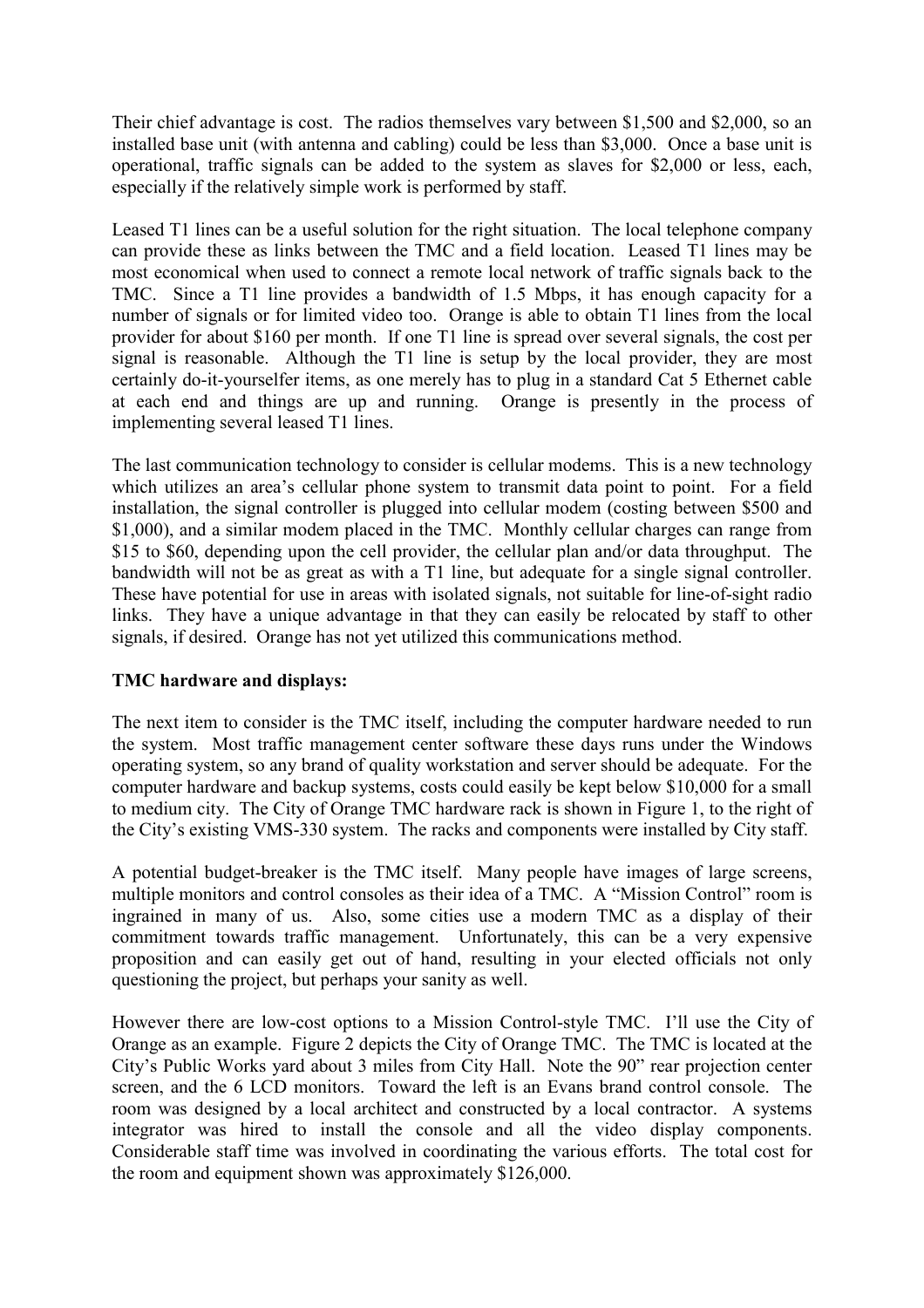

Figure 1. Orange TMC hardware rack.



Figure 2. Welcome to Mission Control - \$126,000 for TMC room.

Because the TMC was not physically at City Hall, a remote workstation was necessary there so that City Hall staff could access the system. This dual-screen remote workstation is shown in Figure 3. The monitor on the left displays selected CCTV video feeds, while the monitor on the right displays the system map and data on individual signals. The CPU is hidden in the credenza. Despite its modest appearance, it is the functional equivalent of the much more elaborate TMC. Everything the TMC can do, so can the remote workstation. However the cost of the remote workstation was only about \$2,200. The addition of a \$2,000 LCD projector would give it the capability of projecting a large-scale image of the signal system status on an adjacent wall, thus rivaling that in the main TMC.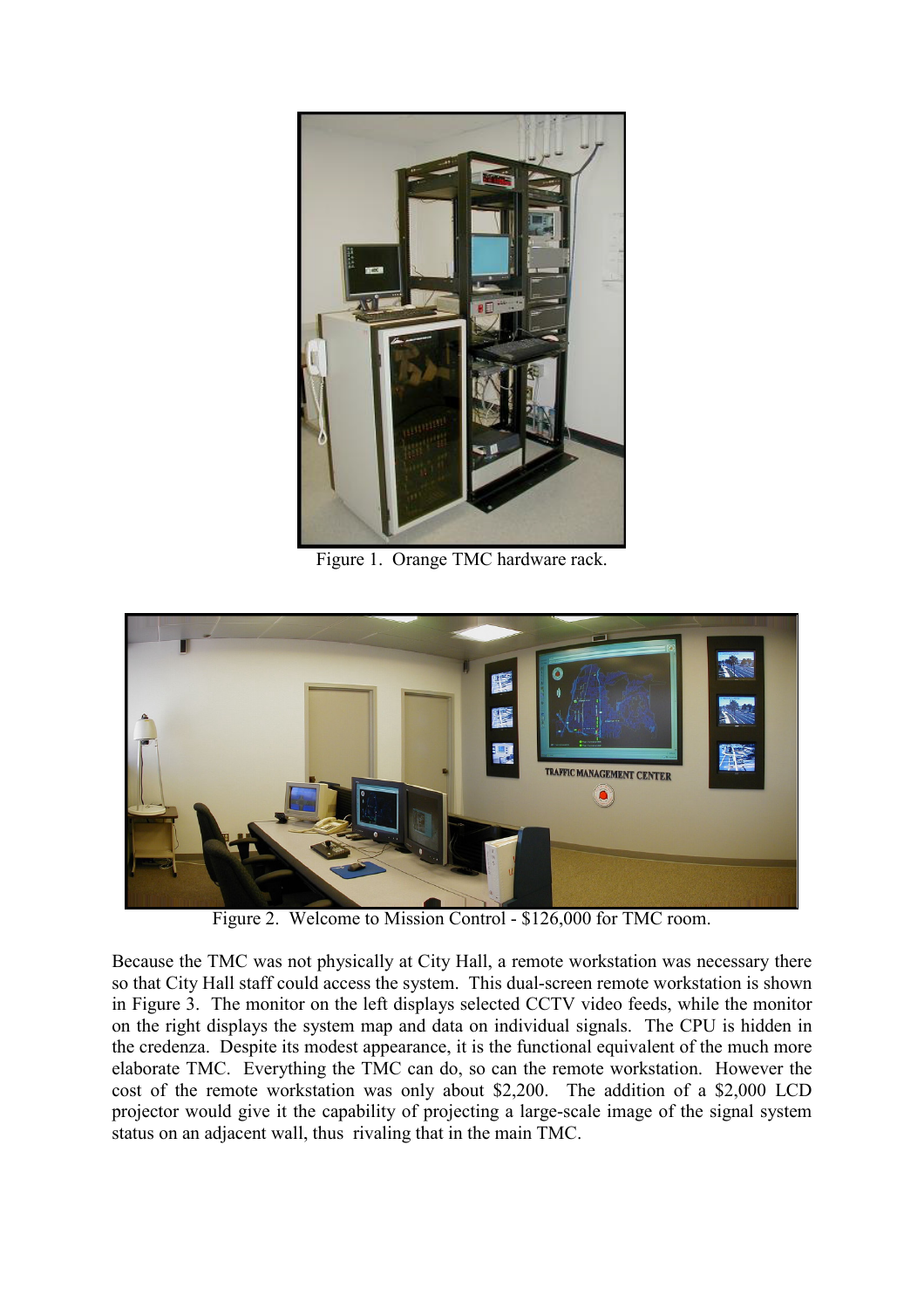

Figure 3. \$2,200 for TMC Equivalent Workstation.

One topic not yet mentioned is closed circuit TV (CCTV) cameras. Most traffic management centers rely on at least a few CCTV cameras to provide real-time displays of field conditions. CCTV cameras are harder to accommodate than traffic signals as their video feeds typically require considerable bandwidth. While there are some solutions which can use existing copper wiring to route CCTV signals to a TMC, the preferred method is fiber optic lines. In the case of Orange, the bulk of the City's planned 28 cameras will be on a fiber optic line. However Orange also utilizes a fairly low-cost alternative means, quite suitable for the do-ityourselfer.

Where an adequate line of sight exists between a desired camera location and the Orange TMC, wireless CCTV cameras have been installed. The units used by Orange consist of a Cohu iDome PTZ camera, coupled to a Verint (formally called "SmartSight") transmitter/receiver pair. This wireless link operates at 5.8 GHz and has a range of many miles. Orange has several links in excess of four miles. The video and pan/tilt/zoom commands are sent over the same radio link. Each radio, one at each end of the link, is about the size of a brick. The video feed, while not as clear as a fiber optic link, is more than adequate to monitor traffic conditions. In display quality it appears as about the equivalent to a VHS tape played on super long play. The last time the City acquired any of these units, pricing was less than \$4,000 for the pair needed for one video link. Coupled with a \$3,000 CCTV camera, an operational wireless video link can be achieved for less than \$8,000 using staff to do the relatively easy installation.

In use, staff has been quickly able to install the units, and relocate if necessary. An interesting opportunity has presented itself several times as developments comprised of tall buildings have come in for development approval by the City. As part of their traffic mitigations, the building owners agree to allow the placement of a wireless CCTV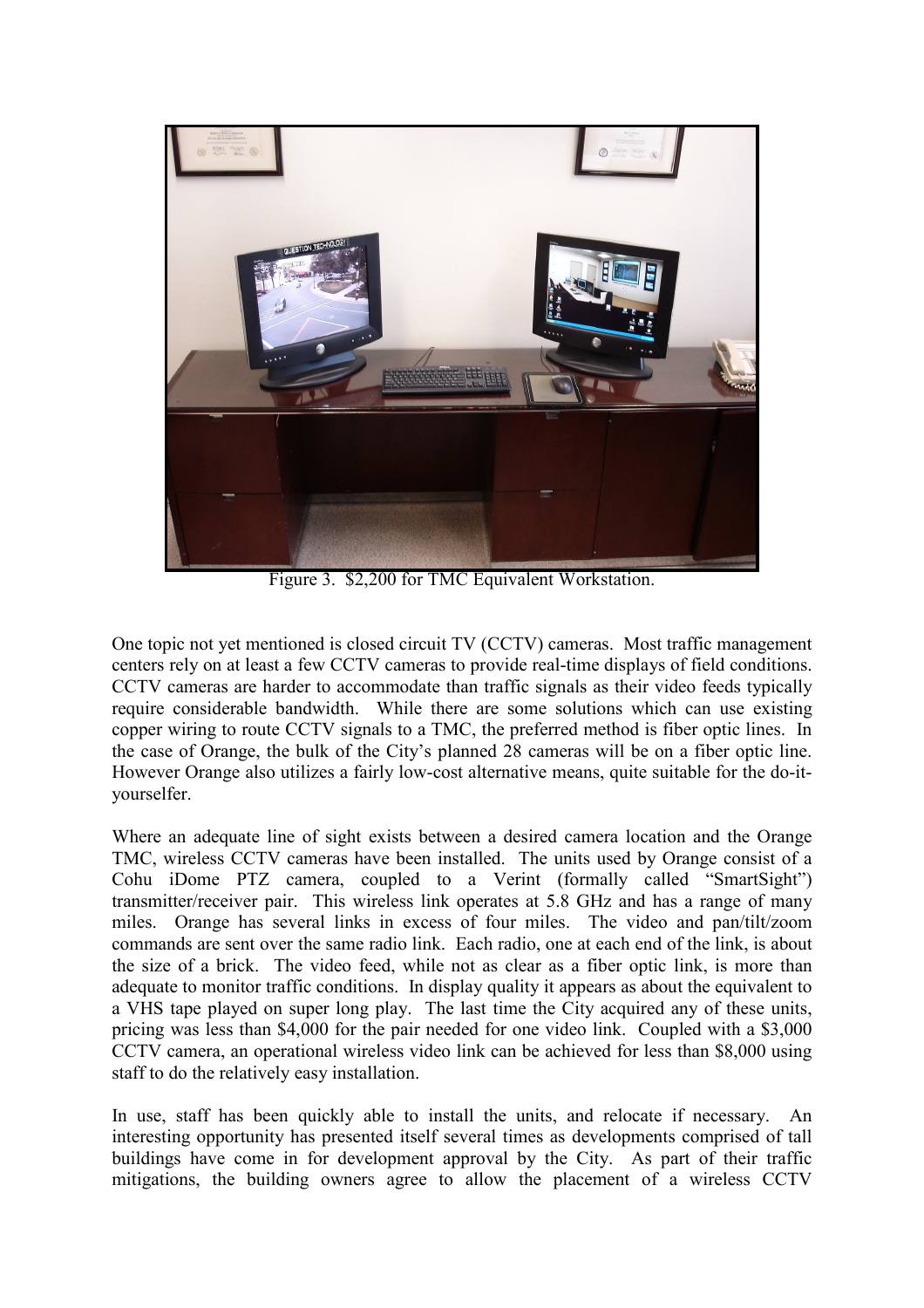installation at their rooftop, which feeds video back to the TMC. The building owners also agree to provide and pay for the electricity needed by the camera (although this is less than \$5 per month). Staff fabricates these wireless CCTV platforms, bolts them to the parapet wall on the building's roof, and connects the power. This provides a valuable location from which to monitor multiple intersections. Figure 4 shows one of the City's wireless rooftop installations on top an 18 story structure. The dome camera is visible on the right and the flat plate atop the vertical pole is the 5.8 GHz antenna pointing back to the TMC four miles away. Including the receiving unit back at the TMC, the total cost to fabricate and install this unit was approximately \$7,000.



Figure 4. Wireless CCTV installation.

As a summarizing point of reference, the City of Orange spent approximately \$262,000 to get the initial implementation of our TMC operating. The "hardware" part of the TMC totaled approximately \$161,000. This included:

- TMC room remodel (design and construction)  $$7k + $29k$
- TMC control console \$10k
- Two computer workstations, a laptop and system server \$10k
- Video display wall with 90" central screen and six 20" monitors \$80k
- Two CCTV cameras with wireless video links \$13k
- One CCTV camera with fiber link \$6k
- Communications racks, video switch and support hardware \$6k

Software and technical support was provided by Siemens Information Systems, which consisted of advising the City as to what hardware to acquire and installation of their software. This added an additional \$101,000 to the cost. Thus the total price for the initial implementation of the Orange TMC was the aforementioned \$262,000. If the City had